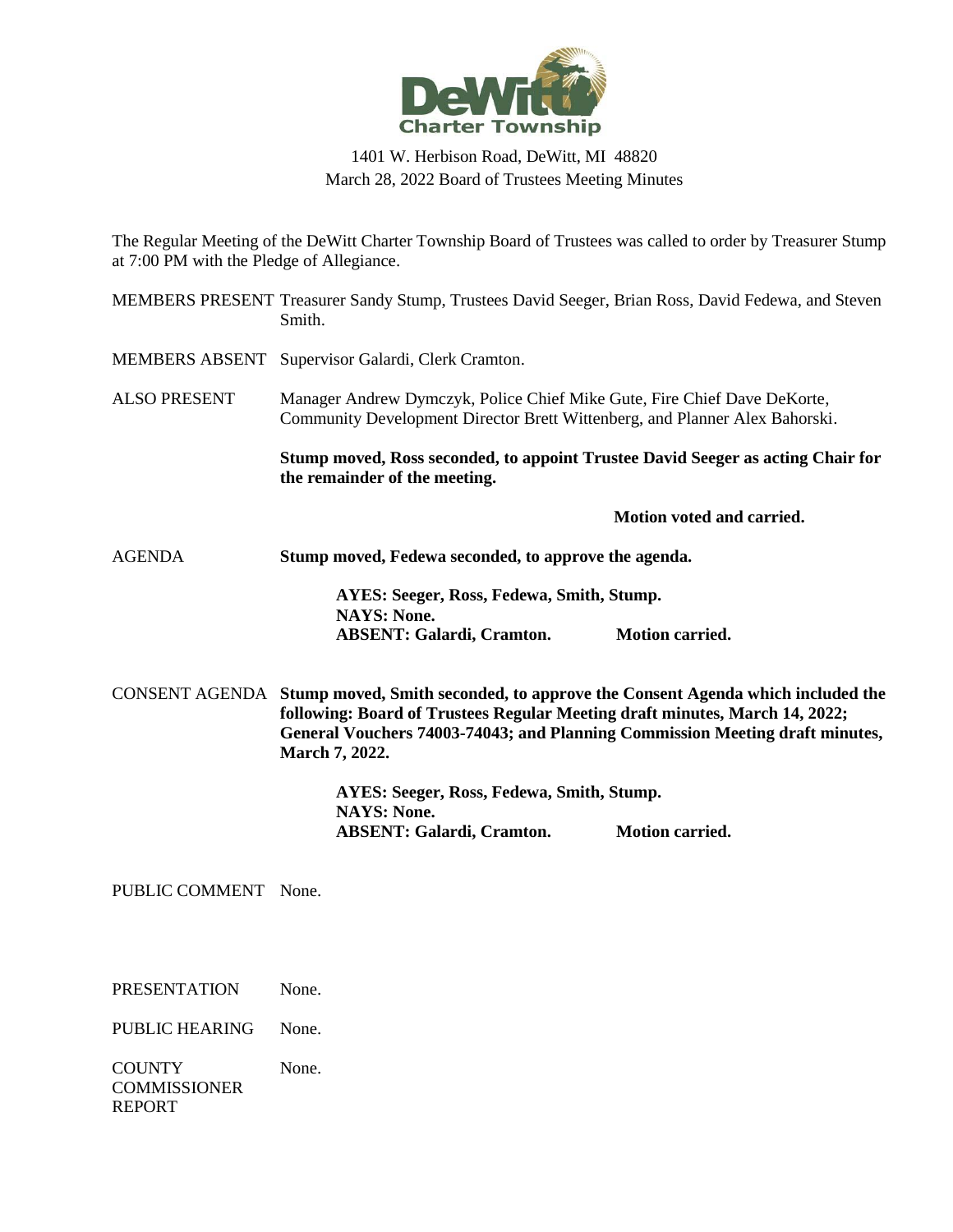|                                                                               | CORRESPONDENCE Fire Department Activity Report – February 2022; Police Department Activity Report –<br>February 2022; and Clinton County Jail Billing Report – February 2022.                                                                                                                                                                                                                                                                                                                                                                 |  |  |  |
|-------------------------------------------------------------------------------|-----------------------------------------------------------------------------------------------------------------------------------------------------------------------------------------------------------------------------------------------------------------------------------------------------------------------------------------------------------------------------------------------------------------------------------------------------------------------------------------------------------------------------------------------|--|--|--|
| <b>UNFINISHED</b><br><b>BUSINESS</b>                                          |                                                                                                                                                                                                                                                                                                                                                                                                                                                                                                                                               |  |  |  |
| Re-zoning 21-880004<br>Robert Greenhoe                                        | Robert Greenhoe is requesting to rezone approximately 42,427.44 square feet from the IL<br>(Light Industrial) zoning district to the BC (Community Business) zoning district. The<br>subject site is located west of Old S US 27, on the south side of Mak Tech Drive, south of<br>Valley Road, part of the southeast 1/4 of Section 33 of DeWitt Charter Township (Site<br>Address: 1125 Mak Tech Drive; Parcel #050-305-000-006-00).                                                                                                        |  |  |  |
|                                                                               | Presently, Robert Greenhoe own the subject property, sized at approximately 0.97 acres,<br>and contains an existing 6,900 square foot building along with the associated parking and<br>access drive. In December 2021 Mr. Greenhoe submitted the rezoning application to the<br>DeWitt Township Planning Department for the reason being to allow for a wider range of<br>land uses which are inherently permitted in the BC (Community Business) zoning district<br>as opposed to the IL (Light Industrial) zoning district.                |  |  |  |
|                                                                               | The subject property is designated for Community-Oriented Commercial (CC) use on the<br>Future Land Use Map. All other parcels on Mak Tech Drive and in the general vicinity<br>are planned for CommunityOriented Commercial (CC) with the parcel to the south being<br>designated as Light Industrial (IL). The proposed change from IL (Light Industrial) to the<br>BC (Community Business) zoning district is compatible with the existing land uses in the<br>area.                                                                       |  |  |  |
|                                                                               | A public hearing was conducted on the proposed rezoning request on February 7, 2022 in<br>which the Planning Commission unanimously recommended approval. There was no<br>public comment received regarding the request and the Township Board approved the<br>first reading at their February 28, 2022 meeting.                                                                                                                                                                                                                              |  |  |  |
|                                                                               | Ross moved, Stump seconded, based on a unanimous recommendation from the<br>Planning Commission, approve the second reading of rezoning request 21-880004,<br>from Robert Greenhoe as legally described on the application materials and survey<br>documents, from IL (Light Industrial) to the BC (Community Business) zoning<br>district based on the fact that the request is not in conflict with recommendations of<br>the Comprehensive Development Plan and is consistent with the existing land use<br>pattern in the immediate area. |  |  |  |
|                                                                               | AYES: Seeger, Ross, Fedewa, Smith, Stump.<br><b>NAYS: None.</b>                                                                                                                                                                                                                                                                                                                                                                                                                                                                               |  |  |  |
|                                                                               | <b>ABSENT: Galardi, Cramton.</b><br>Motion carried.                                                                                                                                                                                                                                                                                                                                                                                                                                                                                           |  |  |  |
| <b>NEW BUSINESS</b><br>Re-zoning 21-880001<br><b>TCOA Land</b><br>Investments | TCOA Land Investments, LLC is requesting to rezone approximately 38.5 acres from the<br>A (Agricultural) zoning district to the R-2 (Single-Family Residential) zoning district.<br>The subject site is located west of Kalamata Drive, south of Cutler Road, north Howe<br>Road, and east of Airport Road, part of the southwest 1/4 of Section 6 of DeWitt Charter<br>Township (Parcel # 050-006-300-015-51 & # 050-006-300-017-00).                                                                                                        |  |  |  |

Presently, TCOA Land Investments, LLC own the subject property, sized at approximately 38.5 acres, and is currently vacant. In February 2022, a rezoning application was submitted to the DeWitt Township Planning Department for the reason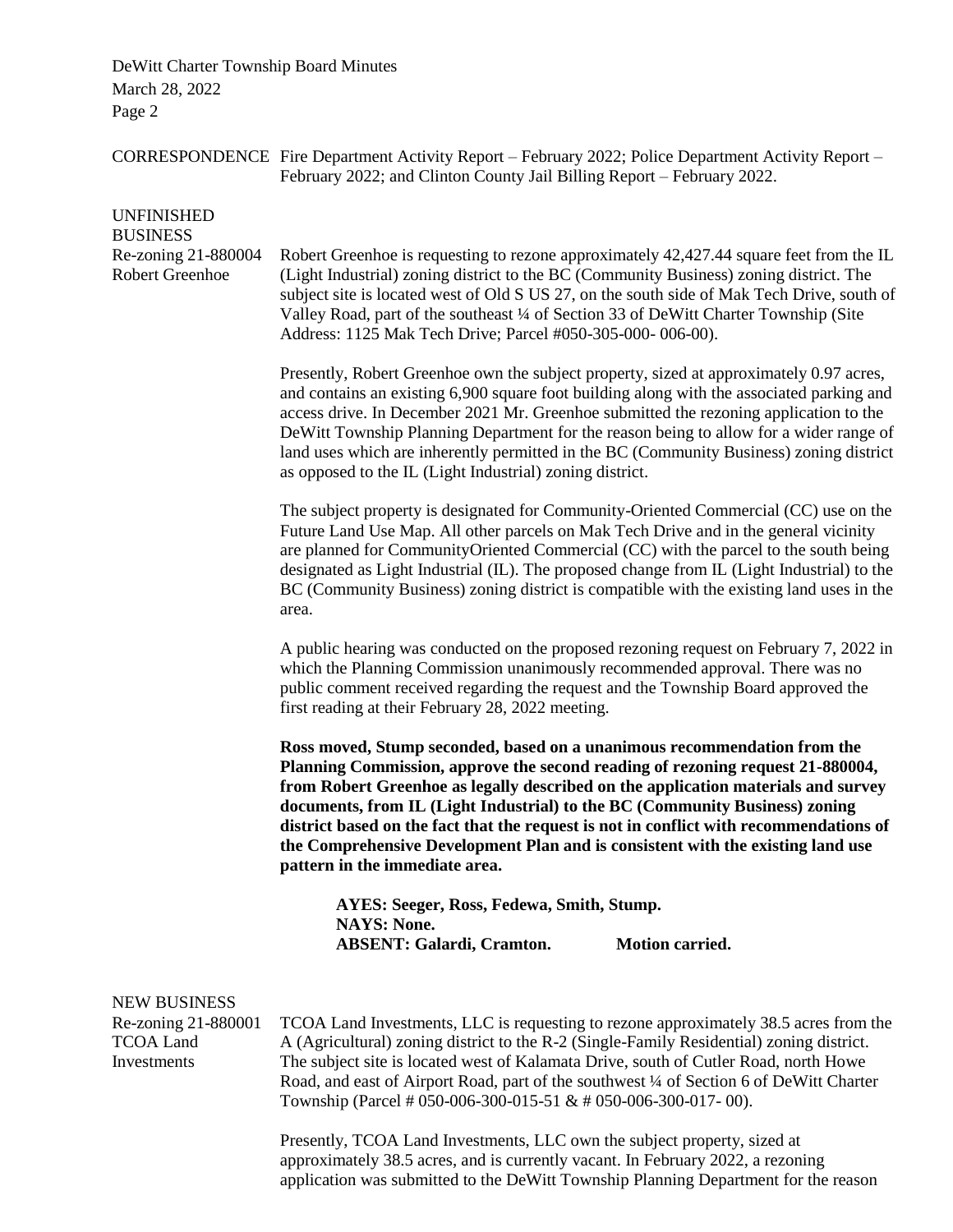> being to take the first necessary step to eventually develop the site as a single-family residential subdivision.

The subject property is designated for Low Density Single-Family Residential (SF-L) use on the Future Land Use Map. All other adjacent parcels are planned for Low Density Single-Family Residential (SF-L). The proposed change from A (Agricultural) to the R-2 (Single-Family Residential) zoning district is compatible with the existing land uses in the area.

A public hearing was conducted on the proposed rezoning request on March 7, 2022 in which the Planning Commission voted to unanimously recommended approval. At the meeting, there was one public comment received regarding the request which sought to address the drainage concerns on site. Prior to the Planning Commission meeting, staff received four (4) inquiries regarding the project. Each inquirer had no issues with the rezoning request and the only concern raised again was the on-site drainage, however, drainage is not addressed with a rezoning request.

**Fedewa moved, Smith seconded, based on a unanimous recommendation from the Planning Commission, approve the first reading of rezoning request 22-880001, from TCOA Land Investments, LLC as legally described on the application materials and survey documents, from A (Agricultural) to the R-2 (Single-Family Residential) zoning district** ba**sed on the fact that the request is not in conflict with recommendations of the Comprehensive Development Plan and is consistent with the existing land use pattern in the immediate area.**

**AYES: Seeger, Ross, Fedewa, Smith, Stump. NAYS: None. ABSENT: Galardi, Cramton. Motion carried.**

School Agreements for DeWitt Charter Township enters into collection agreements with school districts that Collection of Property Taxes elect to have school taxes collected on the summer tax roll. Pursuant to 1976 PA 451, as amended, the Township is authorized and directed to negotiate a reasonable fee for expenses incurred in assessing and collecting school taxes on the summer levy. The following schools collect tax on the summer roll. The fee is calculated on a cost per parcel basis. The proposed rate is unchanged from previous tax collection cycles.

| School                               | % of tax levied | # of parcels | Rate   | 2022 Tax<br><b>Collection Fee</b> |
|--------------------------------------|-----------------|--------------|--------|-----------------------------------|
| <b>Clinton County</b><br><b>RESA</b> | 100%            | 3,234        | \$.90  | \$2,910.60                        |
| DeWitt                               | 50%             | 3,234        | \$3.00 | \$9,702.00                        |
| <b>East Lansing</b>                  | 100%            | 22           | \$3.00 | \$66.00                           |
| Ingham<br>Intermediate               | 100%            | 2,411        | \$.90  | \$2,169.90                        |
| Lansing Public                       | 50%             | 2,389        | \$3.00 | \$7,167.00,                       |
| <b>LCC</b>                           | 100%            | 5,645        | \$.90  | \$5,080.50                        |
|                                      |                 |              |        | \$27,096.00                       |

Schools that collect on the winter tax roll when the Township's millages are levied, are not charged a collection fee. Therefore, Bath and St. Johns public schools are not charged a collection fee.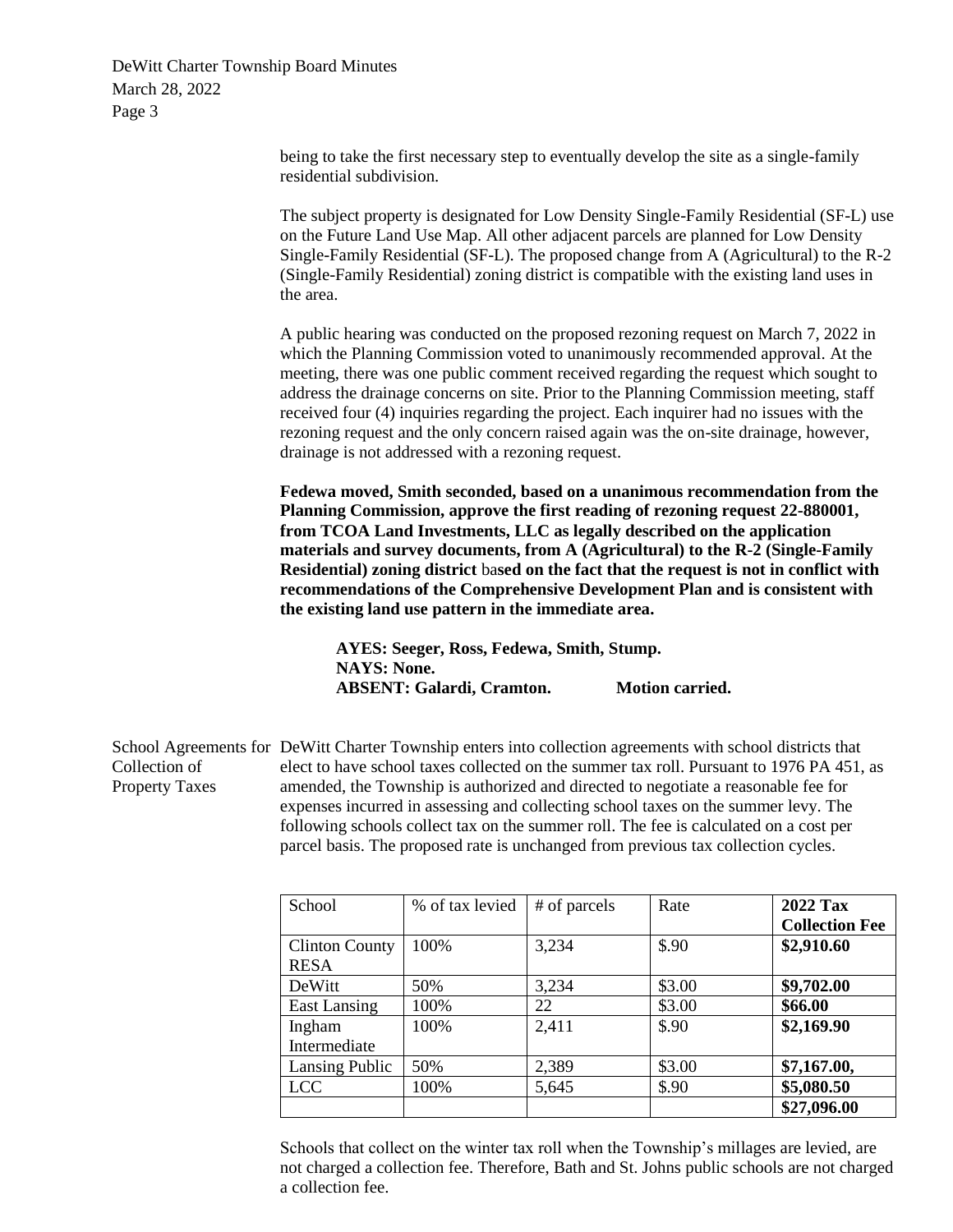|                                   | Ross moved, Stump seconded, to approve executing agreements for the collection of<br>summer property taxes at a rate of \$3.00/per parcel for school districts and<br>\$0.90/per parcel for intermediate school districts and Lansing Community College;<br>and authorize the Supervisor and Treasurer to execute the agreements as presented.                                                                                                                                                                                                                                                                                                                                                                                                                                                                                                                                                                                                                                                  |
|-----------------------------------|-------------------------------------------------------------------------------------------------------------------------------------------------------------------------------------------------------------------------------------------------------------------------------------------------------------------------------------------------------------------------------------------------------------------------------------------------------------------------------------------------------------------------------------------------------------------------------------------------------------------------------------------------------------------------------------------------------------------------------------------------------------------------------------------------------------------------------------------------------------------------------------------------------------------------------------------------------------------------------------------------|
|                                   | AYES: Seeger, Ross, Fedewa, Smith, Stump.                                                                                                                                                                                                                                                                                                                                                                                                                                                                                                                                                                                                                                                                                                                                                                                                                                                                                                                                                       |
|                                   | <b>NAYS: None.</b><br><b>ABSENT: Galardi, Cramton.</b><br><b>Motion carried</b>                                                                                                                                                                                                                                                                                                                                                                                                                                                                                                                                                                                                                                                                                                                                                                                                                                                                                                                 |
| STAFF, & BOARD<br><b>COMMENTS</b> | EXTENDED PUBLIC, Chief Gute has received two bids for the officer body worn cameras. A date will be<br>established for reviewing the bids by the sub-committee. The bids ranged from \$110,000<br>to \$165,000, with options included on the higher bid. The interview process for the<br>Lieutenant promotions is complete. Contingent offers are expected to be made this week,<br>with the names presented to the Board of Trustees at an April meeting.                                                                                                                                                                                                                                                                                                                                                                                                                                                                                                                                     |
|                                   | Chief DeKorte will be picking up 15 child car seats, available through a grant program,<br>for distribution to qualifing residents. Chief will be attending a round table discussion<br>hosted by the State Fire Marshal at Little Caesar's Arena. Each Chief will be given time<br>to discuss their fire departments experiences and challenges. On April 6 <sup>th</sup> , Chief will be<br>sitting on an Owosso Interview Board for oral interviews of candidates for the Owosso<br>Fire Department. There are four DTFD firefighters that will attend Fire Instructor I class.<br>The department remains busy, three runs down from last year at this time.                                                                                                                                                                                                                                                                                                                                 |
|                                   | Community Development Direct Brett Wittenberg indicated that in April the Planning<br>Commission will begin reviewing site plans for Shady Brook and Thomas Farms. Next<br>month the PC Board should have the final plat for Phase 1 of Thomas Farms. His office<br>has received a request from Hubble Construction to re-zone an agricultural site to<br>commercial. A meeting with the Clinton County Road Commission has been held to<br>discuss 2023 sidewalk improvements; extending down Webb Road from Old 27 to the<br>existing City of DeWitt sidewalk. There are state of Michigan monies available for this<br>project.                                                                                                                                                                                                                                                                                                                                                              |
|                                   | Manager Dymczyk offered the following updates:<br>The conversations concerning the letter of agreement with Officer Stump are on-<br>going.<br>Manager Dymczyk, along with Community Development Director Wittenberg<br>and Clerk Cramton, toured the Township and reviewed the road construction<br>projects to be developed. There has been a significant increase in the cost of road<br>construction materials. The Township's reserve funds will require adjusting for<br>these projects.<br>The promotion process for police sergeants will continue this week. There were<br>٠<br>seven candidates for three positions.<br>The sub-committee for the body worn cameras for the police department will be<br>٠<br>meeting to review the bids. The cameras were a non-budgeted item and will<br>require a budget adjustment.<br>E-news will be out this week.<br>٠<br>The sub-committee for the Municipal Building South (new fire station) is<br>٠<br>reviewing the needs and wants list. |

• The sanitary sewer overflow near Stoll and Airport roads in being investigated. An area has been identified that requires work.